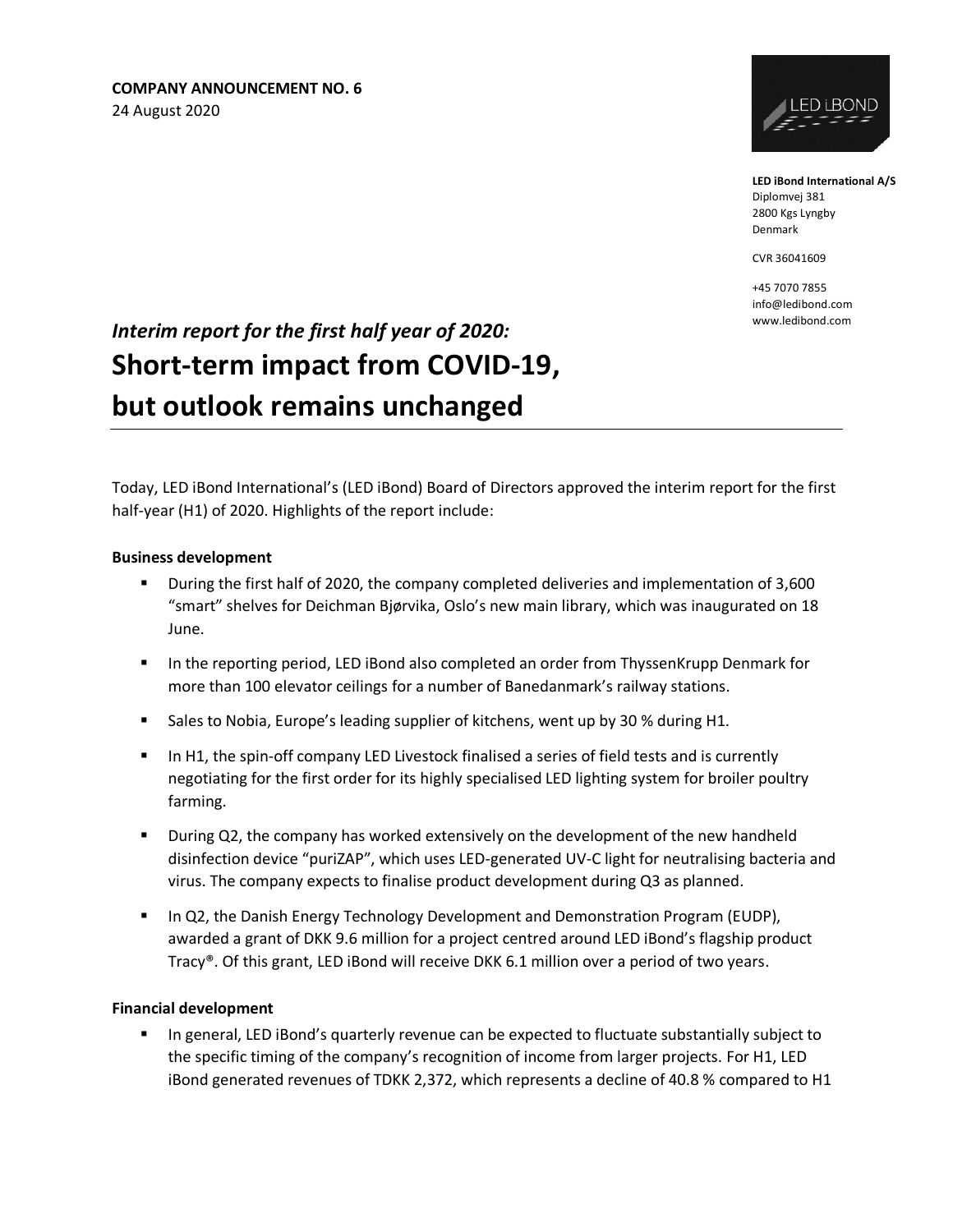

of 2019. This drop in revenue was caused by the negative market effects of COVID-19, obscuring a strong underlying growth of 22.7 % in business activities in Q1.

- EBITDA came in at TDKK -5,316 in H1, as compared to TDKK -1,396 for the year-earlier period. Almost half of this decline in EBITDA is due to the fact that the year-earlier EBITDA includes a significant grant, whereas LED iBond did not receive any grants during the reporting period. The impact of COVID-19 and increased corporate branding expenses ahead of the IPO in June 2020 are also weighing down on EBITDA for the reporting period.
- Even though COVID-19 may slow down LED iBond's smart building activities for the rest of the year, product launches for the disinfection and vertical farming markets can be expected to compensate – at least partially - for the adverse effects of the pandemic. Therefore, LED iBond maintains its financial outlook:
	- o Full year positive cash flow from operations in 2021
	- o Revenue of DKK 100 million in 2022
	- o Long-term EBITDA-margin above 30 %

#### **Rolf H. Sprunk-Jansen, CEO of LED iBond, says:**

"I'm truly grateful to the many investors that decided to take part in our IPO in June. They gave LED iBond a strong vote of confidence and provided us with the financial strength to continue building our presence in the global markets for smart buildings, UV disinfection and vertical farming.

We're encouraged by the successful delivery of elevator ceilings to Banedanmark, which reinforces our belief that the elevator ceiling market segment will become an important market segment for the business in the years to come. In addition, we are now ready to introduce the disinfection device "puriZAP" to the market and more disinfection products will follow.

So, even in the face of the current COVID-19 challenges, we're very confident that we will be able to push through and keep our promise to the new shareholders."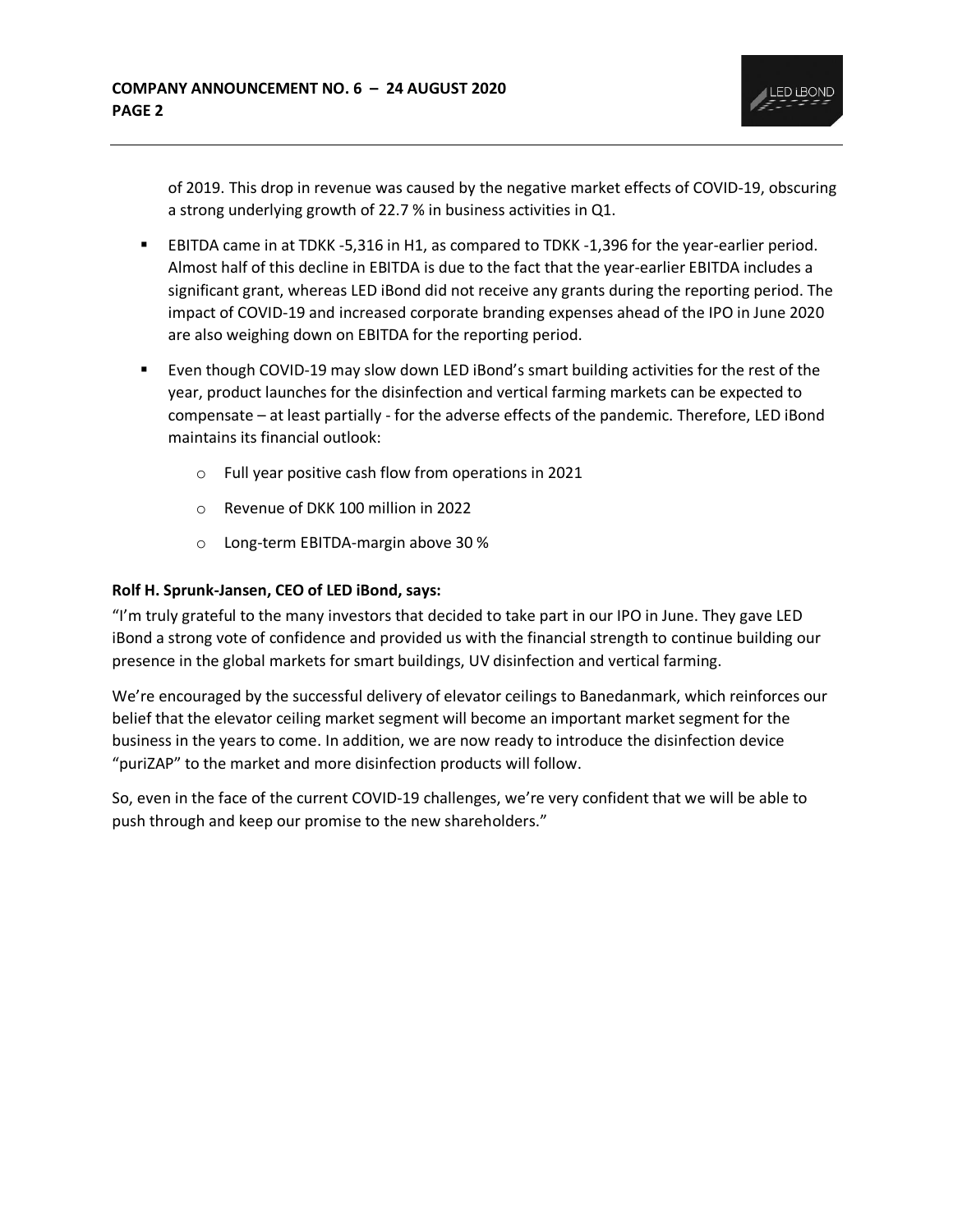|                                     | Q <sub>2</sub> | Q <sub>2</sub> |         | H1        | H1       |         |
|-------------------------------------|----------------|----------------|---------|-----------|----------|---------|
| <b>TDKK</b>                         | 2020           | 2019           | %       | 2020      | 2019     | %       |
|                                     |                |                |         |           |          |         |
| <b>Profit &amp; Loss</b>            |                |                |         |           |          |         |
| Revenue of goods sold               | 354            | 2,361          | $-85%$  | 2,372     | 4,005    | $-41%$  |
| Grants                              | 0              | 66             | $-100%$ | 0         | 1,763    | $-100%$ |
| <b>EBITDA</b>                       | $-3,453$       | $-1,443$       | $-139%$ | $-5,316$  | $-1,396$ | $-281%$ |
| <b>EBIT</b>                         | $-6,132$       | $-3,606$       | $-70%$  | $-10,665$ | $-5,723$ | $-86%$  |
| Profit/loss before tax              | $-9,910$       | $-4,180$       | $-137%$ | $-14,683$ | $-6,870$ | $-114%$ |
| <b>Profit/loss</b>                  | $-7,730$       | $-3,260$       | $-137%$ | $-11,453$ | $-5,359$ | $-114%$ |
| <b>Balance Sheet</b>                |                |                |         |           |          |         |
| <b>Total assets</b>                 |                |                |         | 70,792    | 62,633   | 13%     |
| Total equity                        |                |                |         | 50,364    | 15,550   | 223%    |
| Net working capital                 |                |                |         | 20,383    | 5,794    | 252%    |
| Net interest-bearing debt.          |                |                |         | 13,061    | 41,613   | $-69%$  |
| <b>Cash flow statement</b>          |                |                |         |           |          |         |
| Cash flow from operating activity   | $-904$         | $-2,378$       | 62%     | $-5,923$  | $-2,627$ | $-125%$ |
| Cash flow from investing activity   | $-2,661$       | $-2,036$       | $-31%$  | $-4,060$  | $-4,557$ | 11%     |
| Cash flow from financing activity   | 17,610         | 0              | N/A     | 24,010    | 0        | N/A     |
| Change in cash and cash equivalents | 14,045         | $-4,414$       | 418%    | 14,027    | $-7,184$ | 295%    |

## **Financial key figures for Q2 2020 and H1 2020**

**Further Information**  Rolf H. Sprunk-Jansen, CEO

Mobile: +45 2020 3005 Email: [rsj@ledibond.com](mailto:rsj@ledibond.com)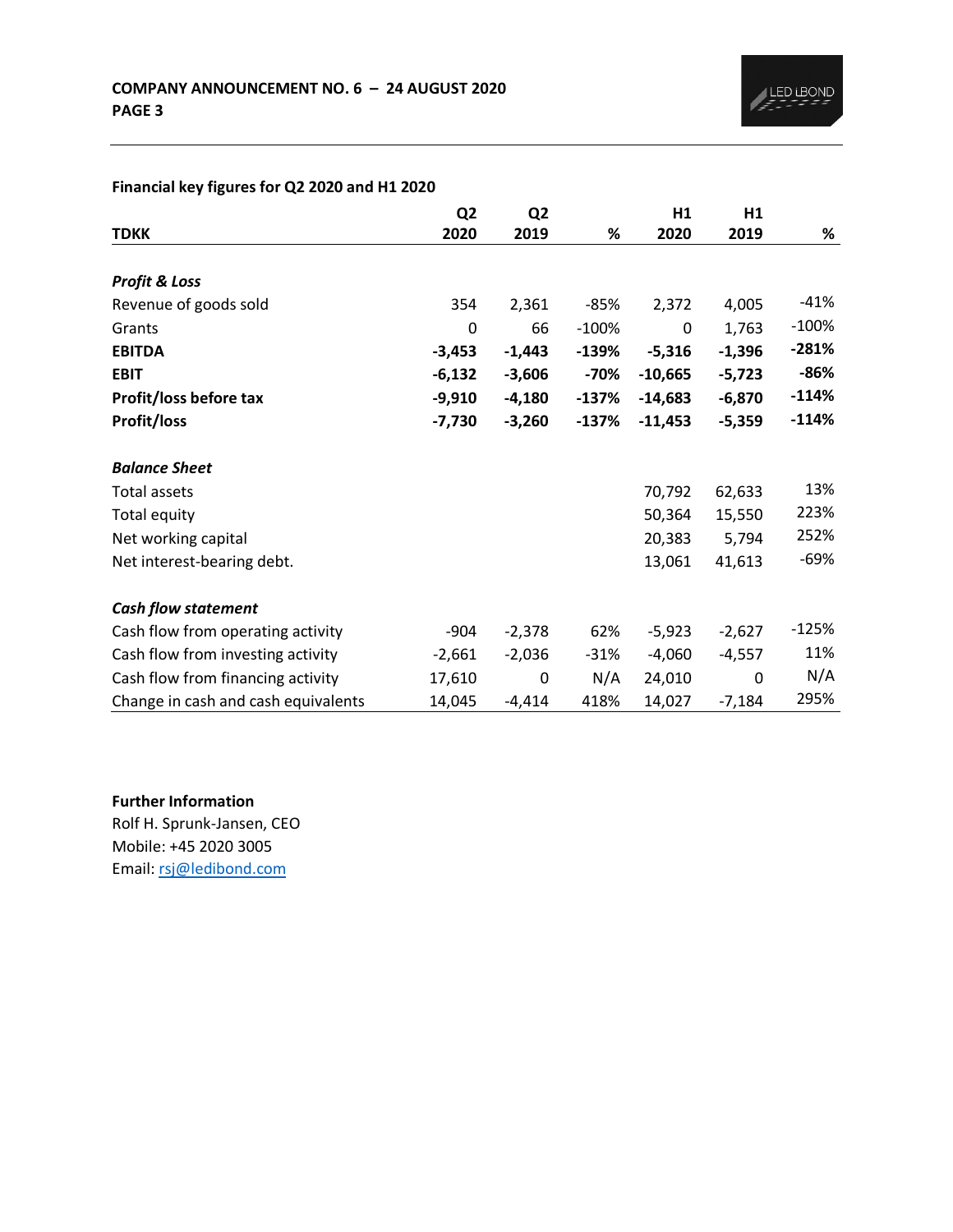

#### **Company contact**

LED iBond International A/S Diplomvej 381 2800 Kgs Lyngby Denmark

CVR 36041609

+45 7070 7855 info@ledibond.com www.ledibond.com

#### **Certified advisor contact**

Per Lönn Telephone: +46 40 200 250 Email: per.lonn@vhcorp.se

Västra Hamnen Corporate Finance Jungmansgatan 12 211 19 Malmö Sweden

#### **About LED iBond International A/S**

Founded in 2014, LED iBond International offers innovative solutions for integrating light and data, based on the company's deep knowledge of modern LED technology and many years of development. The patented technology includes the lightest and thinnest LED basis available, offering a unique value proposition combining total design flexibility, full IoT integration and low total costs of ownership. LED iBond's technology has been deployed in many projects, ranging from intelligent shelf lighting to large scale indoor illumination projects such as the installation of 3.2 kilometres of Tracy®, the company's innovative flagship product, at DTU, the Technical University of Denmark.

Due to the data transfer capabilities, superior form factor and cooling properties of the technology platform, LED iBond is focusing on three key markets: smart housing, UV disinfection and vertical farming, all projected to show significant growth in the years to come.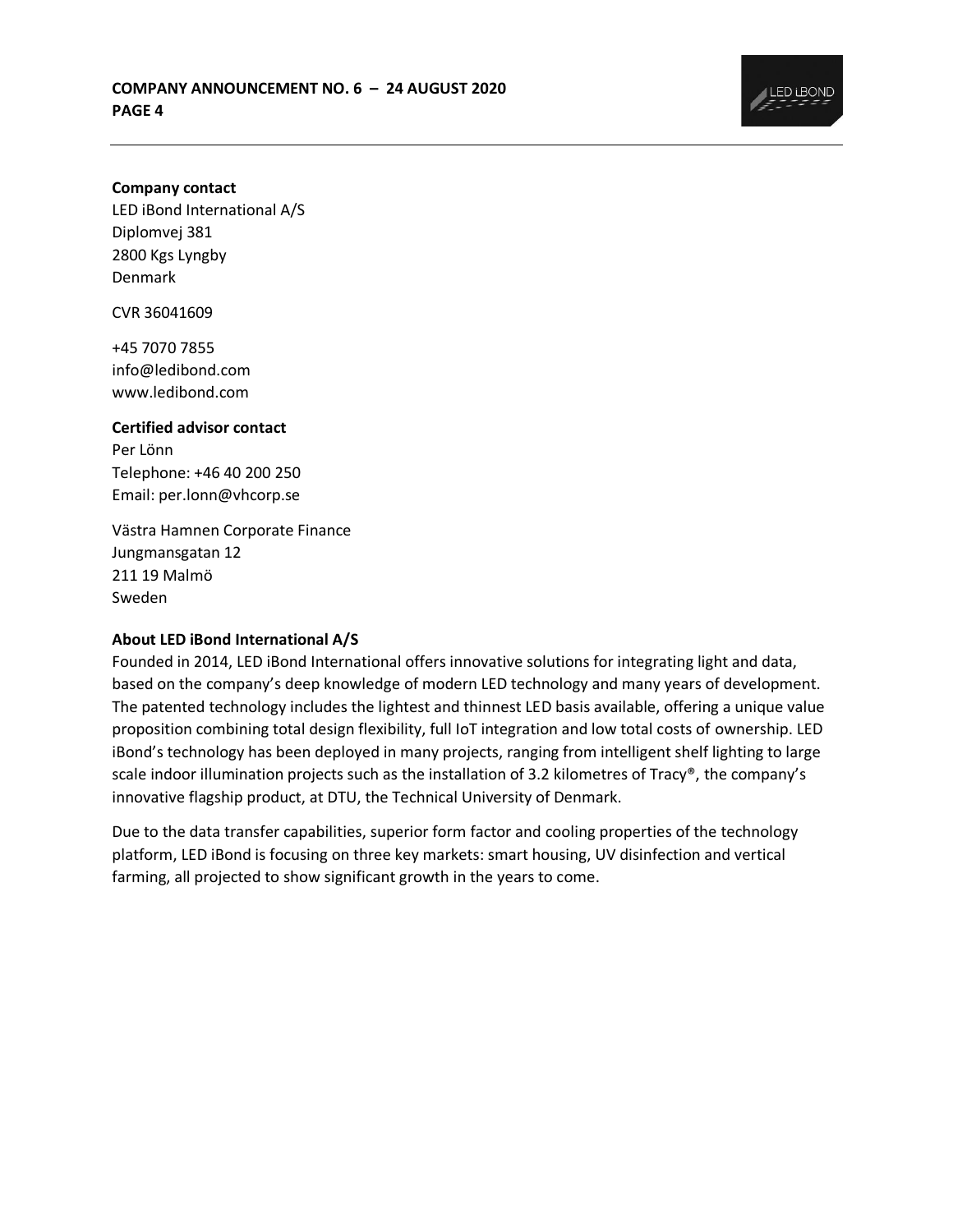

# **INTERIM FINANCIAL REPORT FIRST HALF YEAR OF 2020**

## **OPERATIONAL REVIEW, H1 2020**

Four out of the first six months of 2020, H1, have been strongly affected by COVID-19, making direct customer interactions almost impossible. Nevertheless, LED iBond International A/S (LED iBond) has completed the delivery of several projects in the reporting period.

#### **Smart building market**

Deichmanske Bjørvika, Oslo's new main library, planned for a grand opening on 28 March, which was then postponed until 18 June due to COVID-19 restrictions. LED iBond has supplied 3,600 "smart" shelves for the library's multimedia racks with built-in LEDs in three rows to ensure an even light distribution over the shelf area. Mounted with asymmetrical optics, the LEDs are controlled by NFC technology via an app for mobile devices.

The company completed delivery of an order for more than 100 elevator ceilings for ThyssenKrupp Denmark for railway stations across Denmark. Designed for heavy use in public spaces, LED iBond's elevator ceilings are fitted individually to elevators, featuring LED lighting and integrated emergency lighting. LEDs are furnished with a glass segment for protection. The ceiling design includes the possibility to integrate 2-way communication.

Sales to Nobia, Europe's leading kitchen manufacturer, have increased by 30% during the first half of 2020. Despite COVID-19, the climate for home improvements – including new kitchens as well as refurbishment projects – has generally been positive. The 'LED iBond Kitchen' brand enjoys growing adoption in the market and the company's market share is improving.

LED Livestock, LED iBond's spin-off company for optimising welfare and productivity in livestock productions, has finalised an extensive range of field tests and is currently negotiating for the first order for its highly specialised LED lighting system for broiler poultry farming, featuring RGB-W LEDs and optional integration of digital cameras, sensors etc.

### **UV disinfection market**

During Q2, LED iBond has worked extensively on the development of the first version of the new handheld disinfection device "puriZAP" in co-operation with its spin-off company LED Viruskill. The device uses LED-generated UV-C light for neutralising bacteria and virus. The company expects to finalise product development during Q3 as planned.

In addition, the company is working to broaden its UV-C based LED technology for disinfection to other application areas, including luggage transportation systems at airports.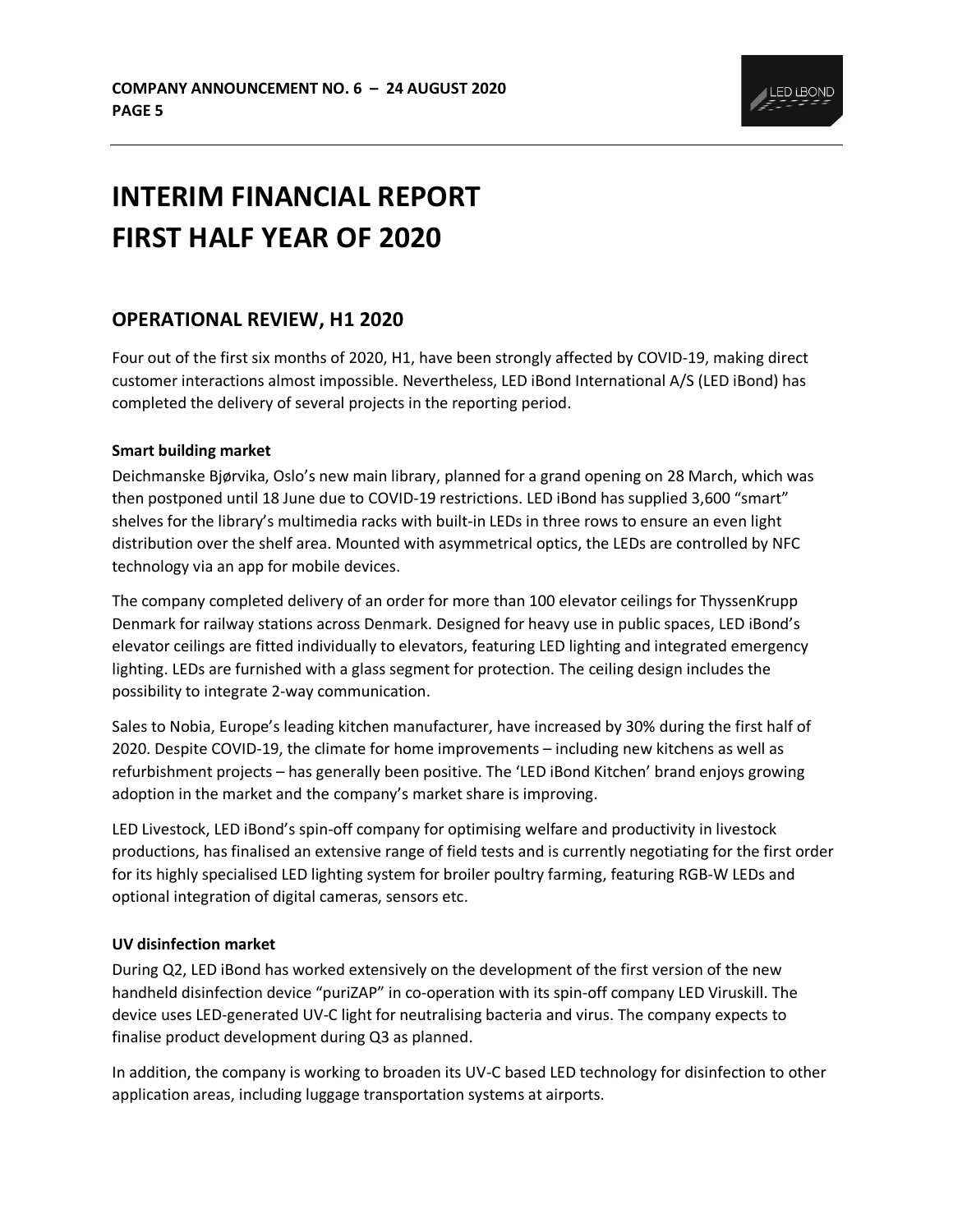

#### **Vertical farming market**

For the vertical farming market, LED iBond has developed a product line of highly specialised LED shelves for mobile racks, which combine coloured LEDs for optimal growth scenarios with a unique cooling and ventilation system with extended lifetime and minimal maintenance. The first products are presently being tested with a Danish industry leader.

#### **Grants**

During Q2, the Energy Technology Development and Demonstration Program (EUDP), managed by the Danish Energy Agency, awarded a grant of DKK 9.6 million for the project "LED Light as IoT infrastructure for buildings and industrial applications". Of this grant, LED iBond will receive DKK 6.1 million over a period of two years. The project is centred around LED iBond's flagship product Tracy®, which will serve as the base for a new smart LED infrastructure system for the green and smart buildings of the future.

## **INITIAL PUBLIC OFFERING**

At LED IBond's IPO in June 2020, the offering was oversubscribed by a factor of 11.2 times. A total of 4,691,860 new shares were subscribed at a price of DKK 6.88 per share, equivalent to a gross value of the offering of DKK 32.3 million. The first day of trading at Nasdaq First North Growth Market Denmark was 15 June 2020 under the ticker 'LEDIBOND' and permanent ISIN code DK0061274529.

## **FINANCIAL REVIEW, H1 2020**

#### **Revenue**

In Q1, the company generated a revenue of TDKK 2,018, up TDKK 374 or 22.7 % on the year earlier Q1. However, due to the negative market impact from COVID-19, Q2 revenue came to TDKK 354, down TDKK 2,007 or 85.0% relative to the same period in the previous year.

Revenue for the first half of 2020 amounted to TDKK 2,372, compared to TDKK 4,005 in the first half of 2019, a decline of 40.8 %.

#### **Grants**

During H1, LED iBond did not receive any grants. In the same period of 2019, LED iBond received grants of TDKK 1,829.

#### **Expenses**

Total expenses amounted to TDKK 2,666 in H1, an increase of 60.7 % relative to H1 of 2019. The expense increase is due to a small increase in premises cost of TDKK 15, an increase in development costs of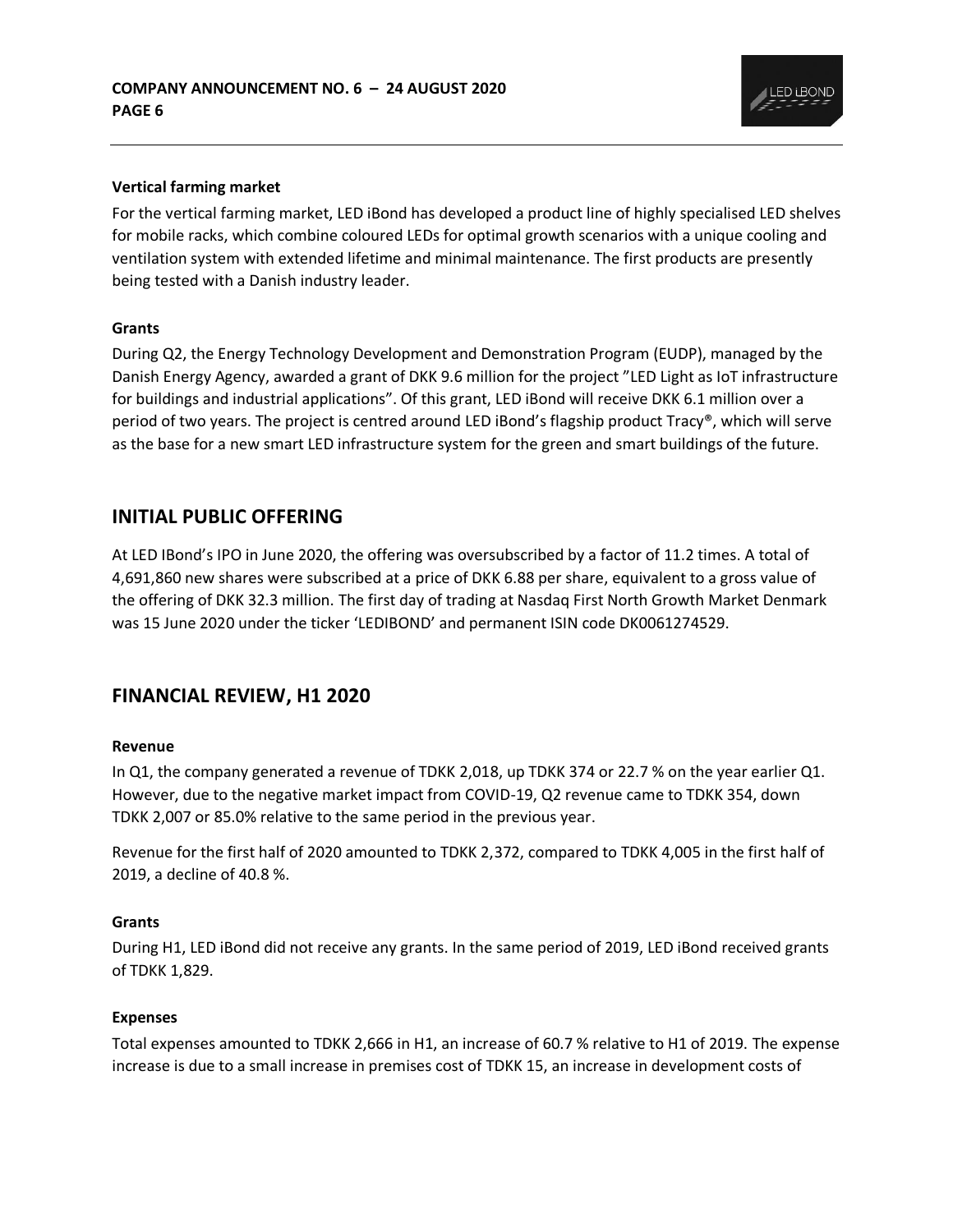

TDKK 292, a decrease in travel cost of TDKK 151, an increase in sales and marketing costs of TDKK 380 and an increase in administrative expenses of TDKK 471.

Expenses directly related to the IPO are booked under financial expenses.

#### **Profit & loss**

H1 operating loss, EBIT, came to TDKK 10,665 against TDKK 5,723 in H1 of 2019.

Total financial expenses amounted to TDKK 4,018 in H1 against TDKK 1.147 in the year earlier H1, of which IPO costs amounted to TDKK 3,460.

Other financial expenses amounted to TDKK 558, negatively impacted by loan costs.

For H1, the result before tax is a loss of TDKK 14,683 against a loss of TDKK 6,870 in H1 of 2019. In addition to the increased expenses and the IPO costs, the result is negatively impacted by the increase in depreciations, amortization, and impairments, which added up to TDKK 5,349 in H1, compared to TDKK 4,327 in H1 of 2019.

#### **Cash flow and investments**

The total cash flow for H1 showed an inflow of TDKK 14,027 due to the proceeds from the IPO in June 2020, against an outflow of TDKK 7,184 in H1 of 2019.

In H1, cash flow from operations amounted to an outflow of TDKK 5,923 against an outflow of TDKK 2,627 in H1 of 2019. The increase in the cash outflow is mainly due to costs related to the IPO.

Cash flow from investments in H1 was an outflow of TDKK 4,060 against an outflow of TDKK 4,557 in H1 of 2019.

Cash flow from financing show an inflow of TDKK 24,010, which is mainly due to the IPO. The cash flow from financing in H1 of 2019 was TDKK 0.

#### **Equity and net cash**

As of June 30, 2020, the company equity amounted to TDKK 50,364 against TDKK 32,656 on December 31, 2019. This mainly relates to the proceeds from the initial public offering of shares in June 2020. On June 30, 2020, net cash amounted to TDKK 20,383, compared to TDKK 6,356 on December 31, 2019.

#### **Numbers of Shares**

On June 30, 2020, the number of outstanding shares in LED iBond International A/S was 12,691,860, against 6,656,700 on December 31, 2019.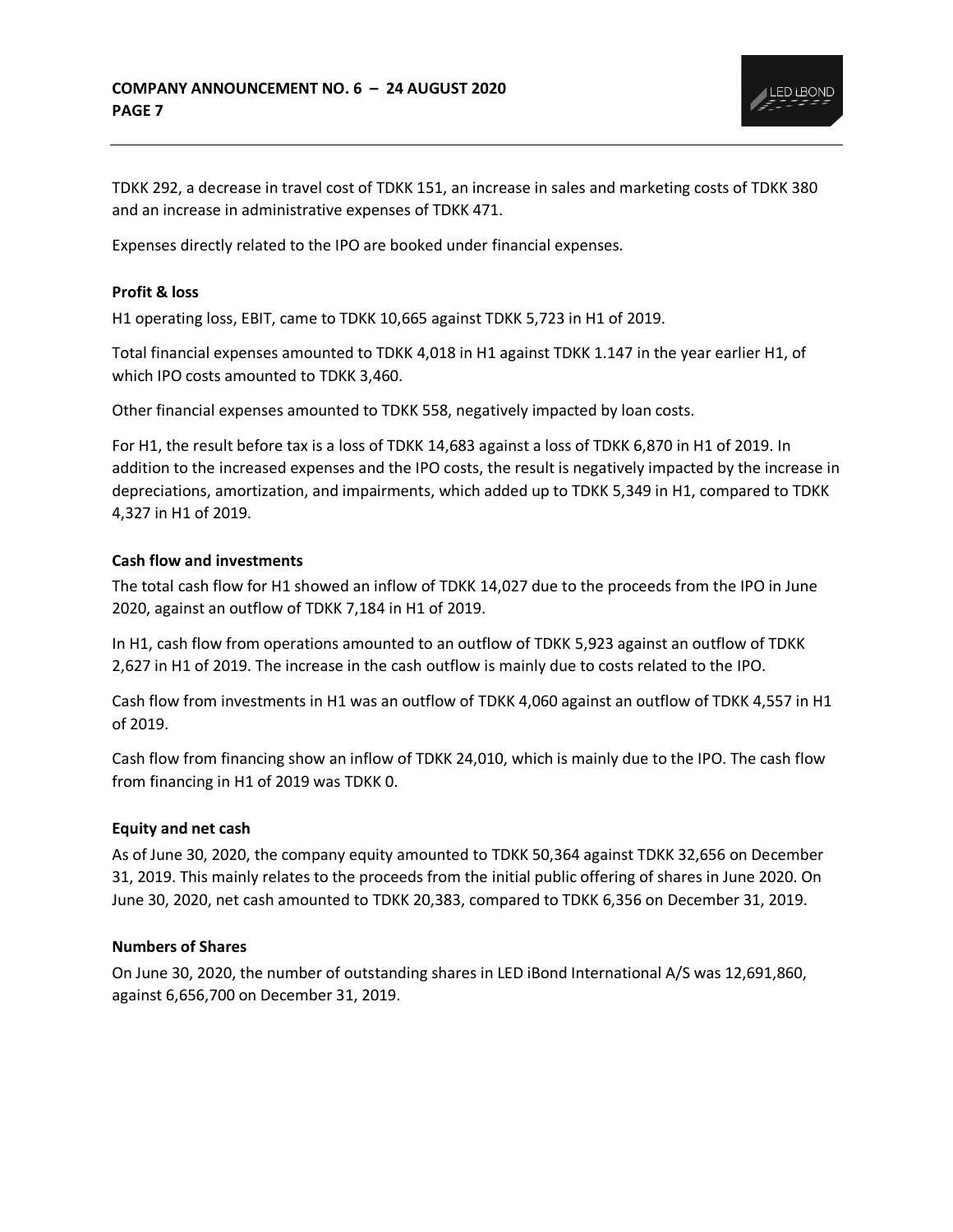

### **Financial calendar**

- Interim report 2020 (Q3) 23 November 2020
- Annual report 2020 22 March 2021
	-
- Annual General Meeting 26 April 2021

#### **Forward-looking statements**

In this report, statements about the future reflect LED iBond International A/S' current expectations for future events and results. These expectations are subject to uncertainty, risks and other matters that are out of the company's control or otherwise difficult to predict, including the future effects of the COVID-19 pandemic.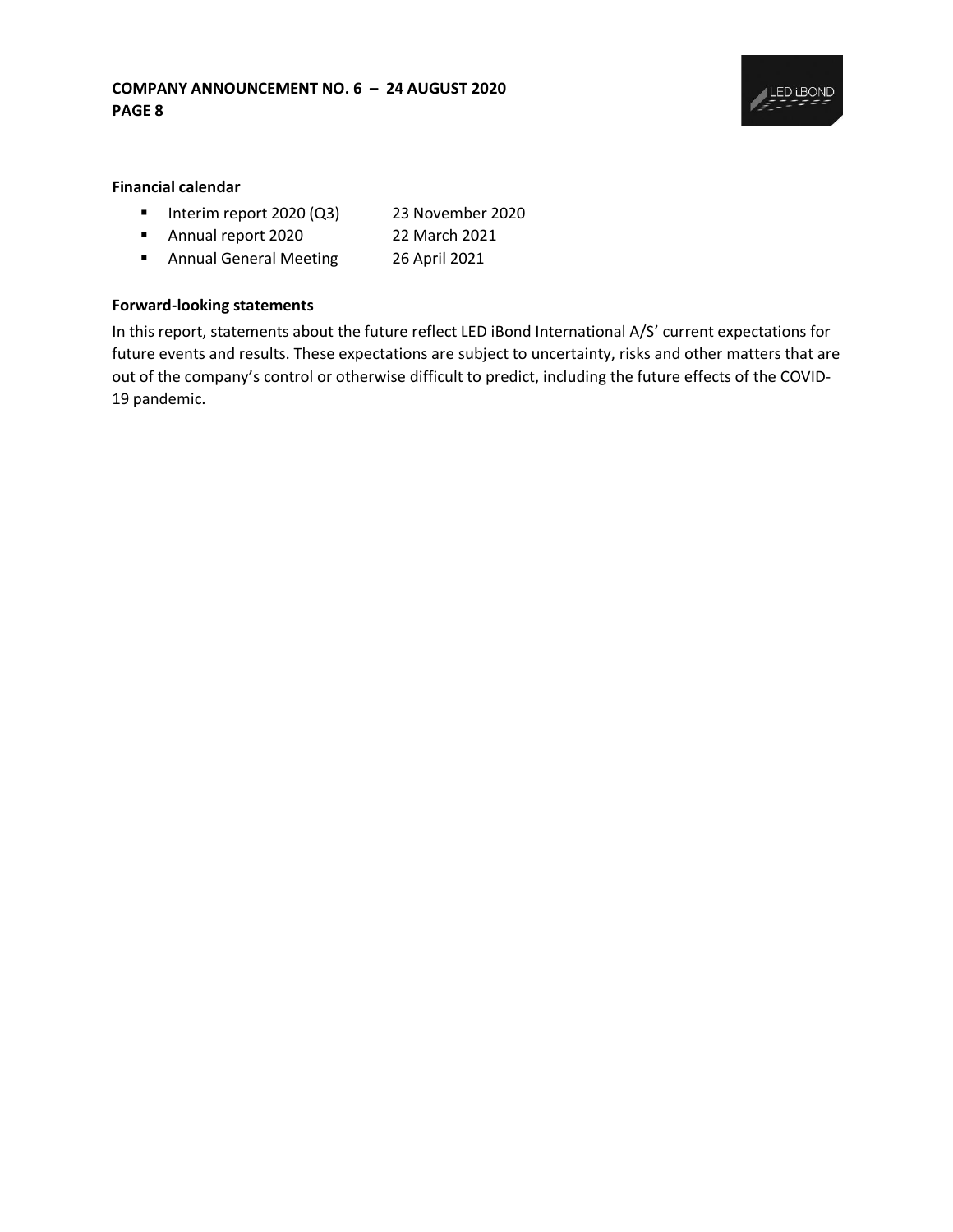# **INCOME STATEMENT**

|                                            |                | Q <sub>2</sub> | Q <sub>2</sub> | H1        | H1        |
|--------------------------------------------|----------------|----------------|----------------|-----------|-----------|
| <b>TDKK</b>                                | <b>Note</b>    | 2020           | 2019           | 2020      | 2019      |
|                                            |                |                |                |           |           |
| Net revenue                                |                | 354            | 2,361          | 2,372     | 4,005     |
| Grants                                     |                | 0              | 66             | 0         | 1,763     |
| Cost of sales                              |                | $-386$         | $-1,535$       | $-1,628$  | $-2,579$  |
| Other external expenses                    | $\overline{2}$ | $-1,474$       | $-834$         | $-2,666$  | $-1,659$  |
| <b>GROSS PROFIT/LOSS</b>                   |                | $-1,506$       | 58             | $-1,922$  | 1,530     |
| Staff costs                                |                | $-1,947$       | $-1,501$       | $-3,394$  | $-2,926$  |
| Depreciations, amortisation,<br>impairment |                | $-2,679$       | $-2,163$       | $-5,349$  | $-4,327$  |
| <b>OPERATING PROFIT/LOSS</b>               |                | $-6,132$       | $-3,606$       | $-10,665$ | $-5,723$  |
| Other financial expenses                   |                | $-3,778$       | $-574$         | $-4,018$  | $-1,147$  |
| <b>PROFIT/LOSS BEFORE TAX</b>              |                | $-9,910$       | $-4,180$       | $-14,683$ | $-6,870$  |
| Tax on profit/loss for the period          |                | 2,180          | 920            | 3,230     | 1,511     |
| PROFIT/LOSS FOR THE PERIOD                 |                | $-7,730$       | $-3,260$       | $-11,453$ | $-5,359$  |
| PROPOSED DISTRIBUTION<br>OF PROFIT/LOSS    |                |                |                |           |           |
| Retained profit                            |                | $-7,730$       | $-3,260$       | $-11,453$ | $-5,359$  |
| Result per share                           |                | $-0.86$        | $-0.60$        | $-1.40$   | $-0.99$   |
| Diluted result per share                   |                | $-0.86$        | $-0.60$        | $-1,40$   | $-0.99$   |
| Average amount of shares                   |                | 8,938,372      | 5,397,040      | 8,206,840 | 5,397,040 |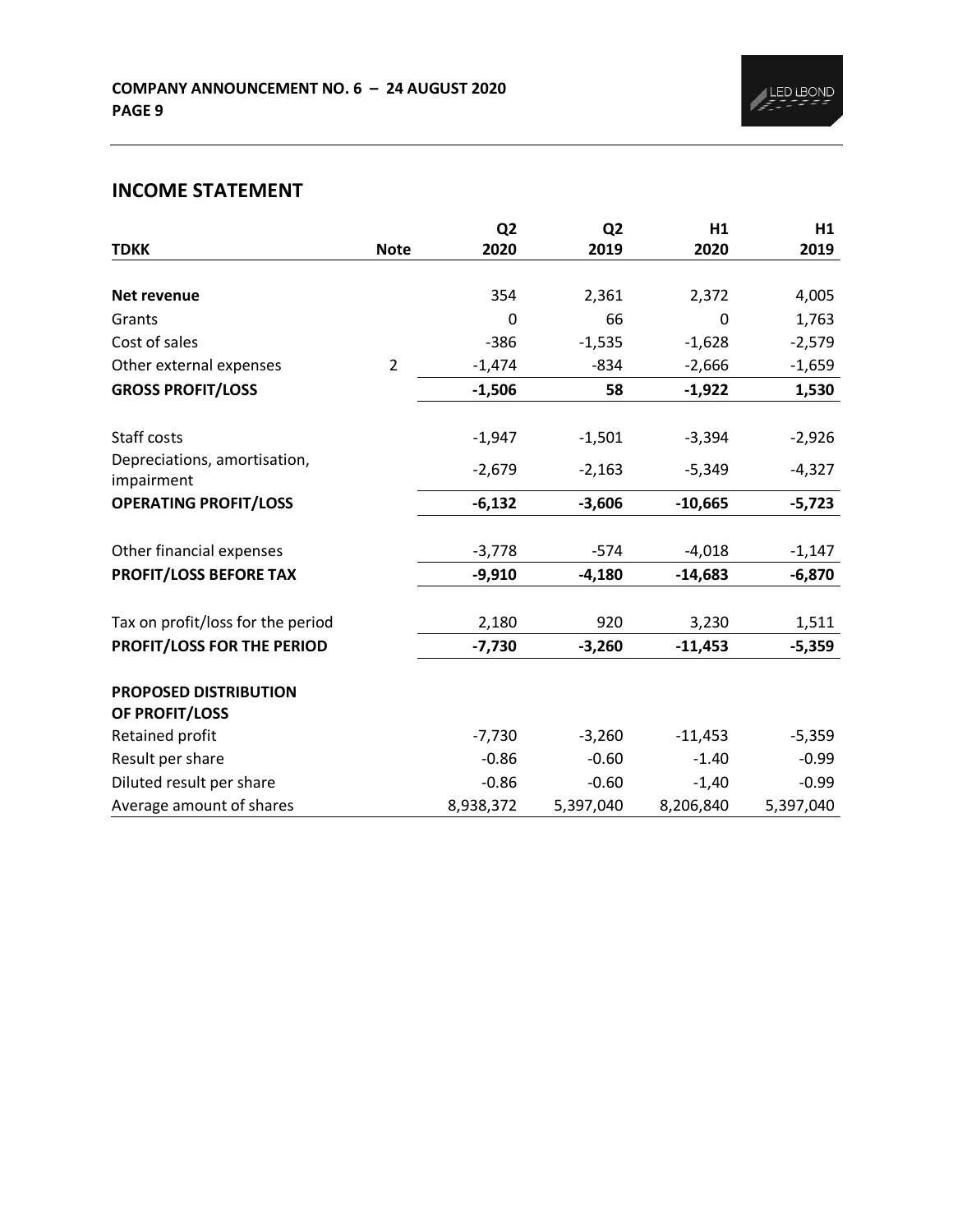# **COMPREHENSIVE INCOME**

|                                      | Q <sub>2</sub> | Q <sub>2</sub> | H1        | H1       |
|--------------------------------------|----------------|----------------|-----------|----------|
| <b>TDKK</b>                          | 2020           | 2019           | 2020      | 2019     |
|                                      |                |                |           |          |
| Profit/loss for the period           | $-7,730$       | $-3.260$       | $-11.453$ | $-5,359$ |
|                                      |                |                |           |          |
| Other comprehensive income           | 0              | $\Omega$       | 0         | 0        |
| Comprehensive income in total        | $-7,730$       | $-3,260$       | $-11,453$ | $-5,359$ |
| Distribution of comprehensive income |                |                |           |          |
|                                      |                |                |           |          |
| Retained profit/loss                 | $-7,730$       | $-3,260$       | $-11.453$ | $-5,359$ |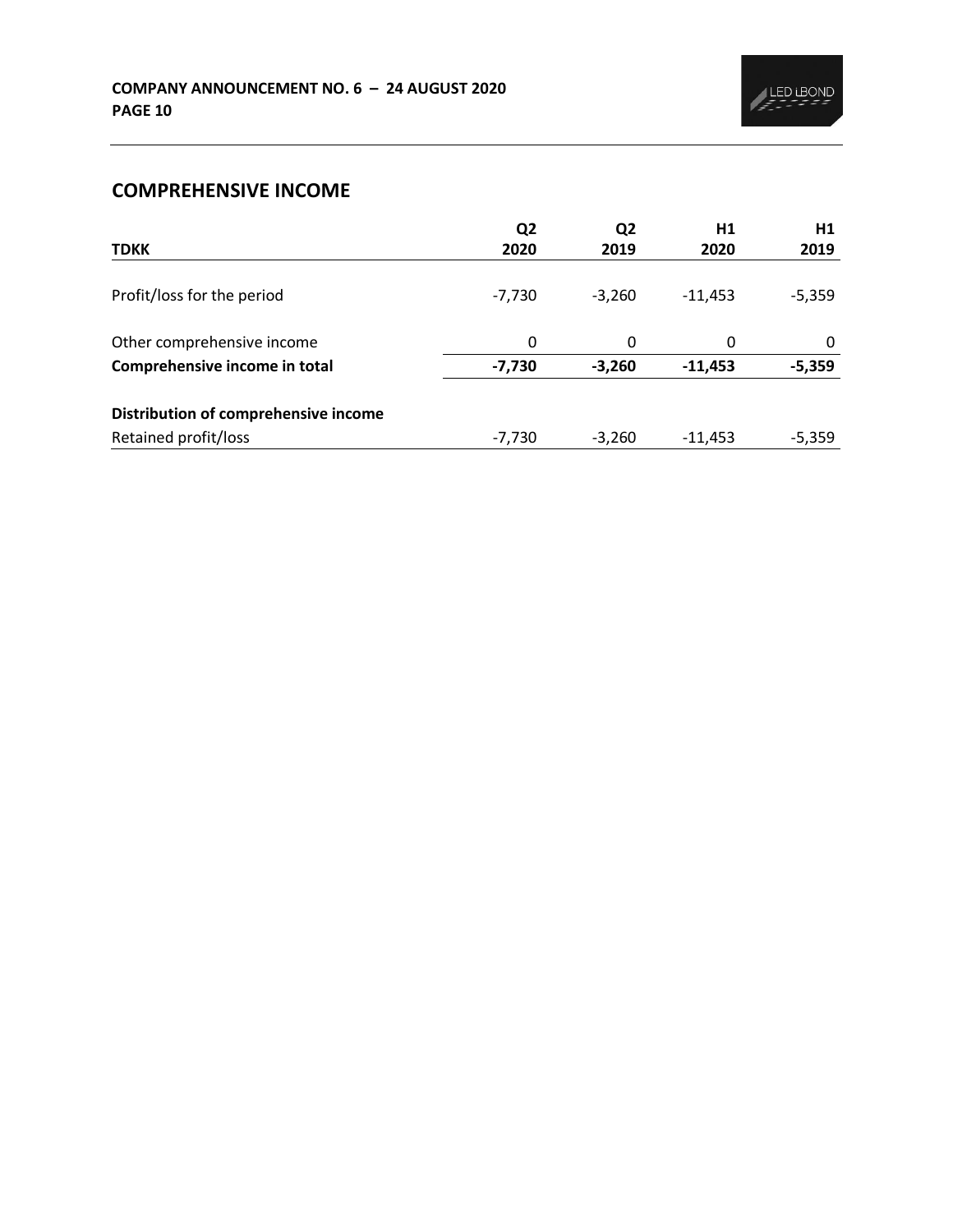

## **BALANCE SHEET**

| <b>Assets</b>                        |             |              |              |
|--------------------------------------|-------------|--------------|--------------|
| <b>TDKK</b>                          | <b>Note</b> | 30 June 2020 | 31 Dec. 2019 |
|                                      |             |              |              |
| Completed development projects       |             | 24,796       | 25,256       |
| Software                             |             | 12           | 18           |
| Patents and other rights             |             | 2,821        | 3,599        |
| <b>Intangible fixed assets</b>       |             | 27,629       | 28,873       |
| Production plant and machinery       |             | 6,982        | 7,591        |
| Other plants, fixtures and furniture |             | 68           | 128          |
| <b>Tangible fixed assets</b>         |             | 7,050        | 7,719        |
| Equity in associated enterprises     |             | 652          | 27           |
| Deposits                             |             | 270          | 225          |
| <b>Financial fixed assets</b>        |             | 922          | 252          |
| <b>Total fixed assets</b>            |             | 35,601       | 36,844       |
| <b>Stocks</b>                        |             | 4,795        | 4,564        |
| Inventories in total                 |             | 4,795        | 4,564        |
|                                      |             |              |              |
| Account receivable                   |             | 9            | 817          |
| Deferred tax assets                  |             | 7,035        | 6,179        |
| Tax receivable                       |             | 2,373        | 2,342        |
| Other receivables                    |             | 301          | 308          |
| Accrued expenses                     |             | 295          | 615          |
| <b>Current assets</b>                |             | 10,013       | 10,259       |
| Cash                                 |             | 20,383       | 6,356        |
| <b>Total current assets</b>          |             | 35,191       | 21,179       |
| <b>Total assets</b>                  |             | 70,792       | 58,023       |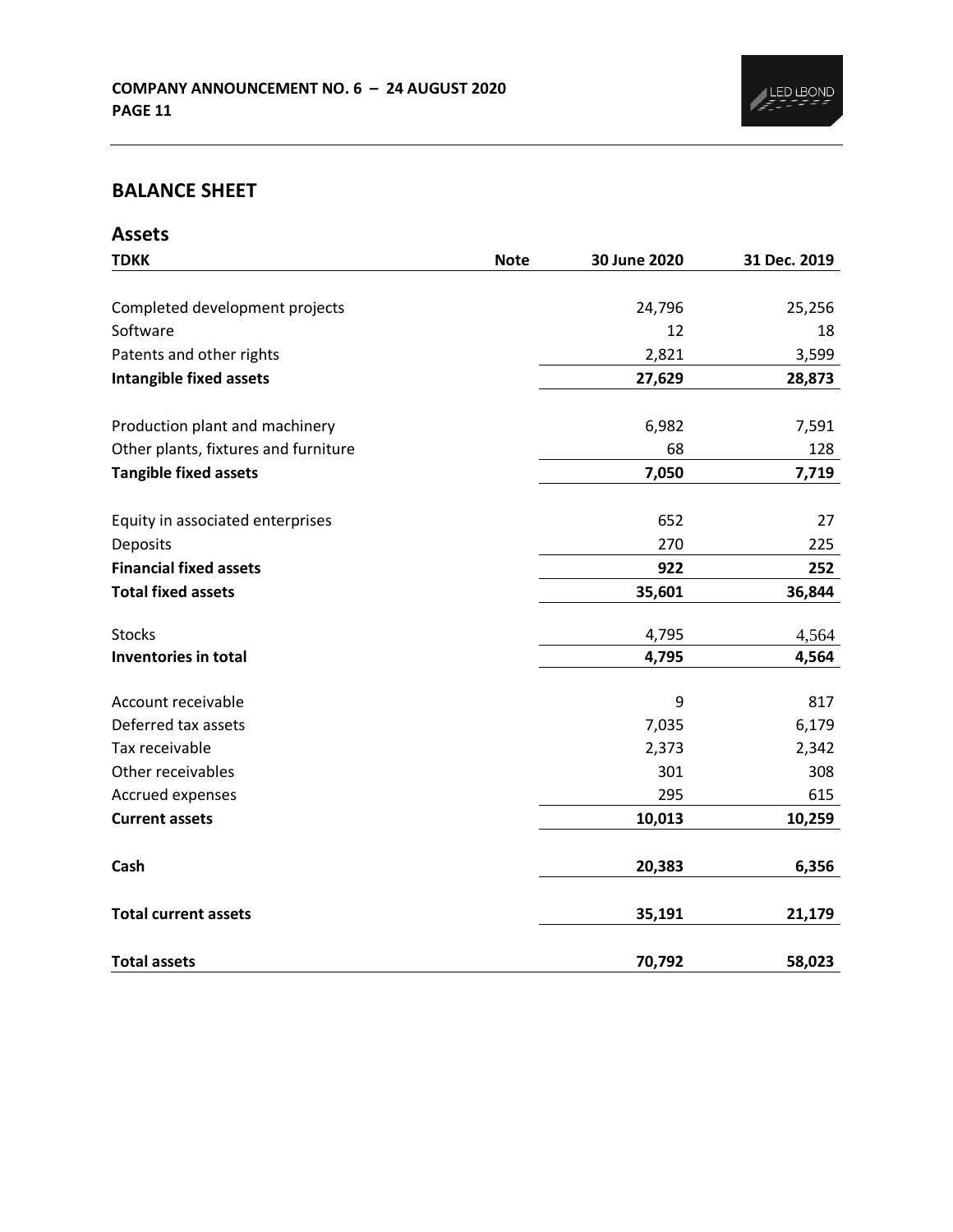

## **BALANCE SHEET**

**Liabilities**

| <b>TDKK</b>                              | <b>Note</b> | 30 June 2020 | 31 Dec. 2019 |
|------------------------------------------|-------------|--------------|--------------|
|                                          |             |              |              |
| Share capital                            |             | 635          | 333          |
| Share premium account                    | 4           | 28,925       | 0            |
| Reserve for development expenditures     |             | 17,294       | 17,294       |
| Results brought forward                  |             | 3,510        | 15,029       |
| <b>Equity in total</b>                   |             | 50,364       | 32,656       |
|                                          |             |              |              |
| Loan                                     |             | 11,013       | 15,638       |
| Other debt                               |             | 1,272        | 1,272        |
| Long-term liabilities                    |             | 12,285       | 16,910       |
|                                          |             |              |              |
| Short-term part of long-term liabilities |             | 2,048        | 1,300        |
| Bank debt                                |             | $\Omega$     | 1            |
| Account payables                         |             | 4,205        | 4,159        |
| Other debt                               |             | 1,890        | 2,997        |
| <b>Short-term liabilities</b>            |             | 8,143        | 8,457        |
| <b>Total liabilities</b>                 |             | 20,428       | 25,367       |
| <b>Total liabilities and equity</b>      |             | 70,792       | 58,023       |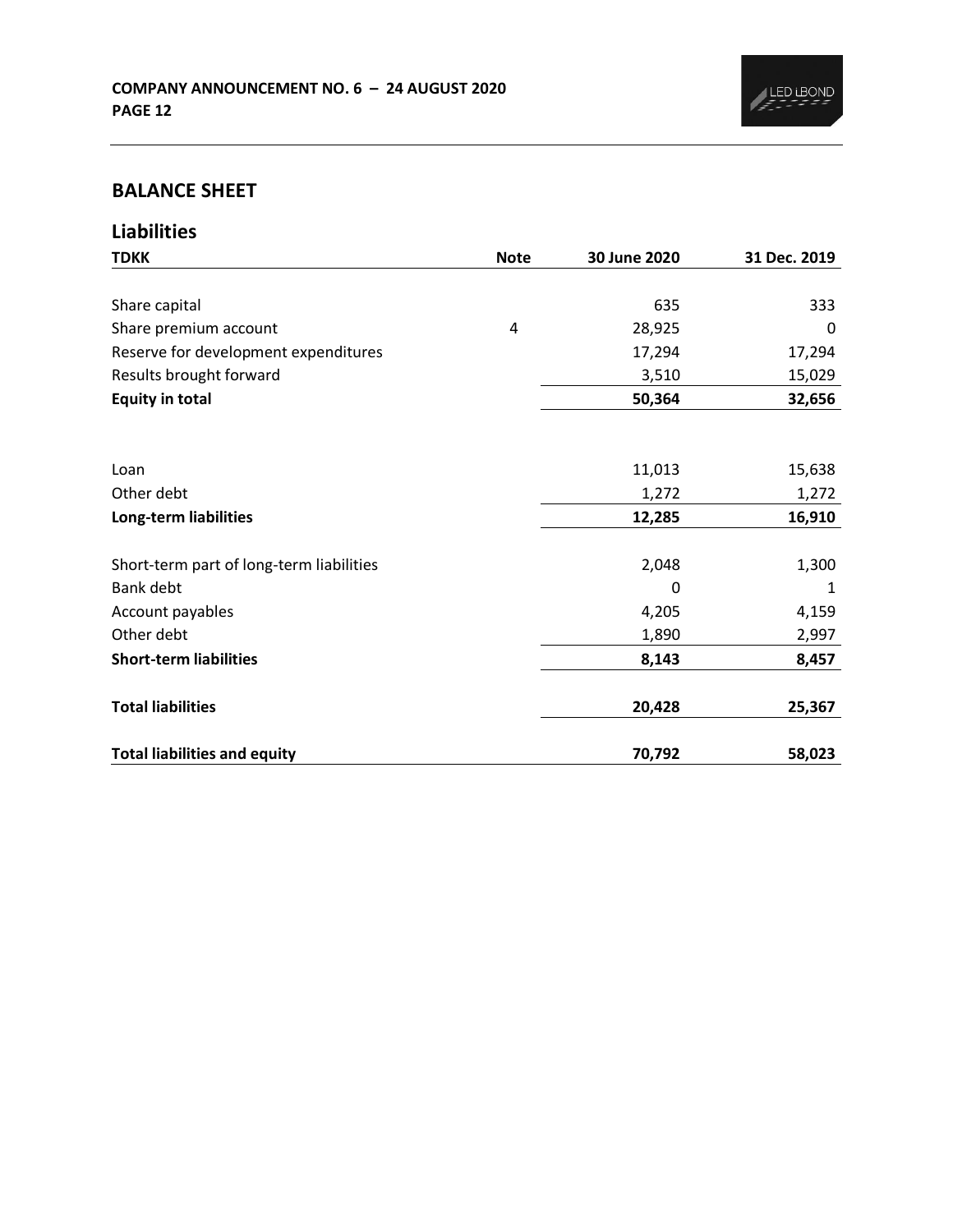

# **EQUITY**

|                                              |              | <b>Share</b> | <b>Reserve for</b> | <b>Result</b> |              |
|----------------------------------------------|--------------|--------------|--------------------|---------------|--------------|
|                                              | <b>Share</b> | premium      | development        | brought       |              |
| <b>TDKK</b>                                  | capital      | account      | expenditure        | forward       | Total        |
|                                              |              |              |                    |               |              |
| Equity, 1 Jan. 2019                          | 270          | 0            | 16,763             | 2,567         | 19,600       |
| Capital increase                             | 63           | 29,854       | 0                  | 0             | 29,917       |
| Transferred from share premium account       | 0            | $-29,854$    | 0                  | 29,854        | 0            |
| Profit or loss for the year brought forward  | 0            | 0            | 0                  | $-16,861$     | $-16,861$    |
| Transferred to reserve for development       |              |              |                    |               |              |
| expenditures                                 | 0            | $\Omega$     | 531                | $-531$        | <sup>0</sup> |
| Other comprehensive income                   | 0            | 0            | 0                  | 0             | 0            |
| <b>Equity, 31 Dec 2019</b>                   | 333          | $\pmb{0}$    | 17,294             | 15,029        | 32,656       |
|                                              |              |              |                    |               |              |
| Equity, 1 Jan. 2020                          | 333          | 0            | 17,294             | 15,029        | 32,656       |
| Capital increase                             | 302          | 29,766       | 0                  | -66           | 30,002       |
| Costs related to the listing on Nasdaq First |              |              |                    |               |              |
| <b>North</b>                                 | 0            | $-841$       | 0                  | 0             | $-841$       |
| Transferred from share premium account       | 0            | 0            | 0                  | 0             | 0            |
| Profit or loss for the year brought forward  | 0            | 0            | 0                  | $-11,453$     | $-11,453$    |
| Transferred to reserve for development       |              |              |                    |               |              |
| expenditures                                 | 0            | 0            | 0                  | 0             | 0            |
| Other comprehensive income                   | 0            | 0            | 0                  | 0             | 0            |
| Equity 30 June 2020                          | 635          | 28,925       | 17,294             | 3,510         | 50,364       |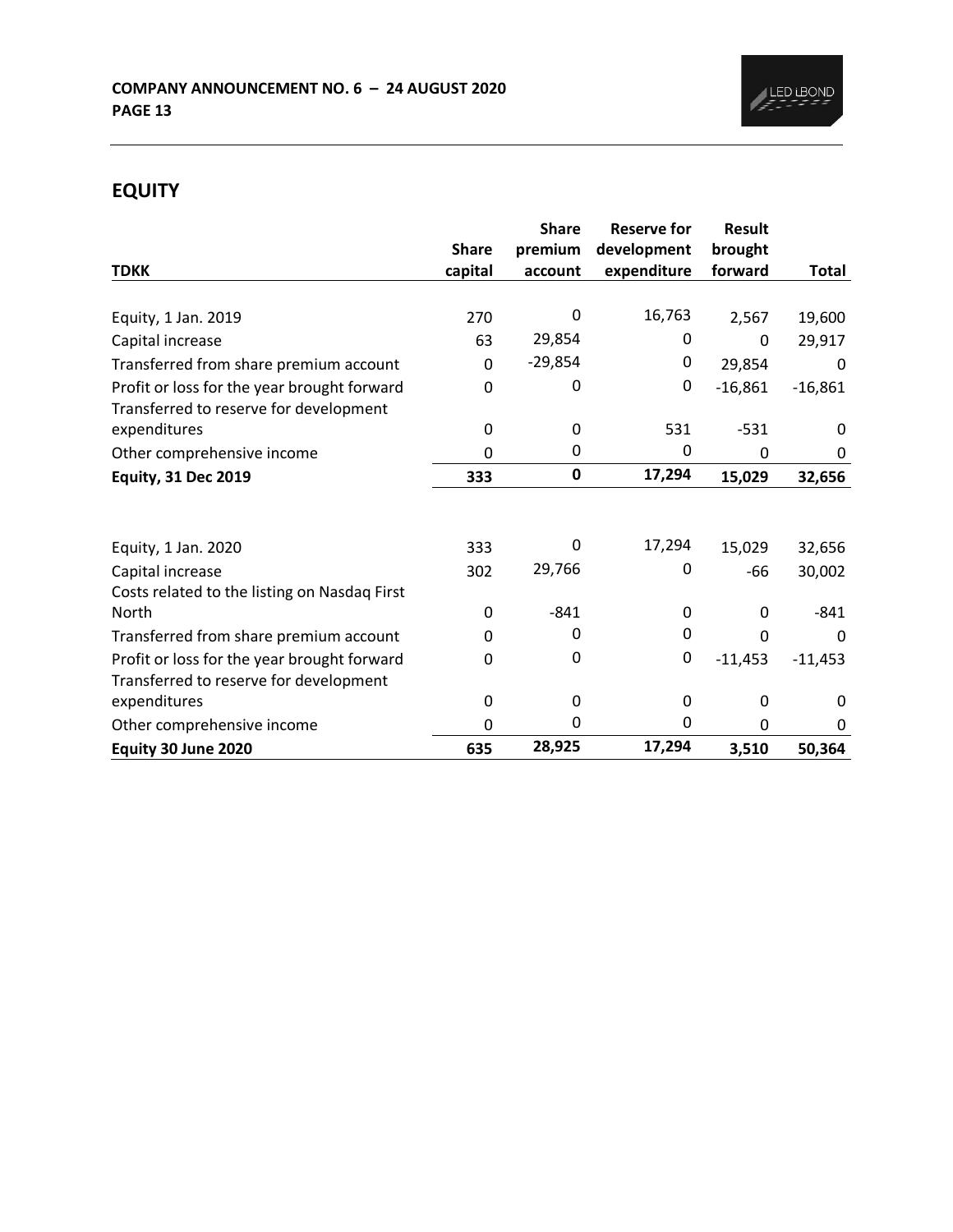# **CASH FLOW STATEMENT**

|                                       | Q <sub>2</sub> | Q <sub>2</sub> | H1        | H1          |
|---------------------------------------|----------------|----------------|-----------|-------------|
| <b>TDKK</b>                           | 2020           | 2019           | 2020      | 2019        |
|                                       |                |                |           |             |
| <b>EBITDA</b>                         | $-2,842$       | $-1,443$       | $-5,316$  | $-1,396$    |
| Financial cost                        | $-3,778$       | $-137$         | $-4,016$  | $-377$      |
| <b>Cash flow from P&amp;L</b>         | $-6,620$       | $-1,580$       | $-9,332$  | $-1,773$    |
| Changes in receivables                | 597            | 375            | 763       | 300         |
| Changes in stocks                     | $-118$         | $-201$         | $-231$    | $-1,191$    |
| Changes in other receivables          | 7              | $-58$          | 7         | $-59$       |
| Changes in accrued expenses           | 1,576          | $-15$          | $-168$    | -9          |
| Changes in payables                   | 1,312          | $-899$         | 696       | 105         |
| <b>Changes in working capital</b>     | 3,374          | $-798$         | 1,067     | $-854$      |
|                                       |                |                |           |             |
| Tax receivable disbursed              | 2,342          | $\mathbf 0$    | 2,342     | 0           |
| <b>Cash flow from operations</b>      | $-904$         | $-2,378$       | $-5,923$  | $-2,627$    |
| Investment in IPR                     | $-2,039$       | $-1,963$       | $-3,423$  | $-4,407$    |
| Investments in fixtures and furniture | -9             | $-73$          | -9        | $-150$      |
| Investments in equipment              | $\mathbf 0$    | $\mathbf 0$    | $-3$      | 0           |
| <b>Equity investments</b>             | $-613$         | 0              | $-625$    | $\mathbf 0$ |
| <b>Cash flow from investments</b>     | $-2,661$       | $-2,036$       | $-4,060$  | $-4,557$    |
| Cash capital increase                 | 235            | $\mathbf 0$    | 235       | 0           |
| Changes in share premium account      | 28,925         | 0              | 28,925    | 0           |
| Loan proceeds                         | $\mathbf 0$    | 0              | 6,400     | 0           |
| Loan repayments                       | $-11,550$      | $\pmb{0}$      | $-11,550$ | 0           |
| <b>Cash flow from financing</b>       | 17,610         | $\mathbf 0$    | 24,010    | $\mathbf 0$ |
|                                       |                |                |           |             |
| Change in cash                        | 14,045         | $-4,414$       | 14,027    | $-7,184$    |
| Cash beginning of period              | 6,338          | 10,208         | 6,356     | 12,978      |
| Cash end of period                    | 20,383         | 5,794          | 20,383    | 5,794       |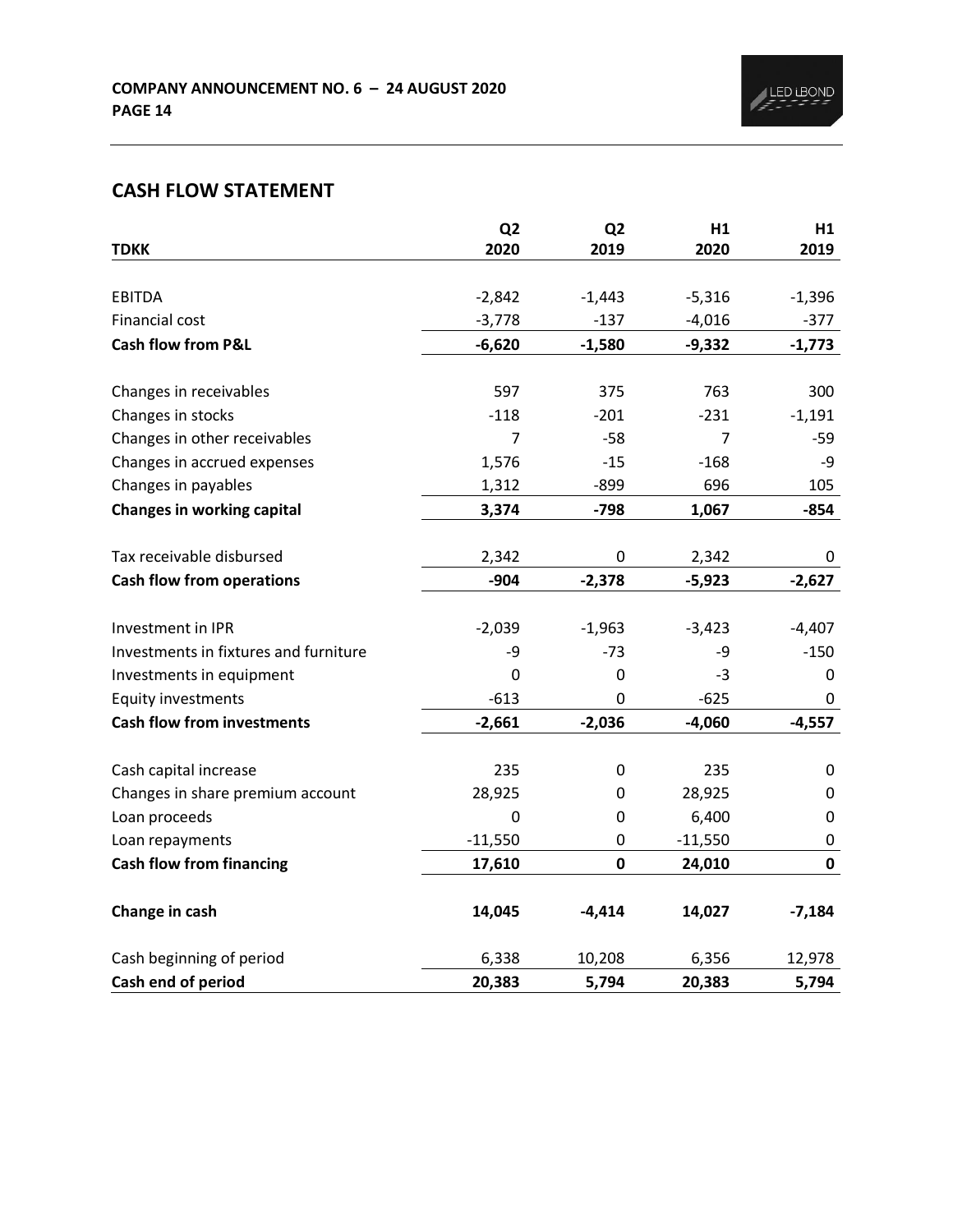## **NOTES**

#### **1. Accounting policy**

The Interim Financial Statement for LED iBond International A/S are presented as a condensed financial statement in accordance with IAS 34, Presentation of Interim Financial Statements approved by the EU and additional disclosure requirements for companies admitted for trading on Nasdaq First North.

The used accounting policy is unchanged compared to the accounting policy used in the Annual Financial Report for 2019, However, the Interim Financial Statement must meet the disclosure requirements for companies listed on Nasdaq First North. Please refer to the Annual Report for 2019 for a more detailed description of the Accounting Policies used.

The Interim Financial Statement for LED iBond International A/S has neither been audited nor reviewed.

|                         | H1    | H1    |
|-------------------------|-------|-------|
| <b>TDKK</b>             | 2020  | 2019  |
|                         |       |       |
| Premises                | 571   | 556   |
| Development & patents   | 292   | O     |
| Travel                  | 145   | 296   |
| Sales & Marketing       | 563   | 183   |
| Administration          | 1.095 | 624   |
| Other expenses in total | 2.666 | 1.659 |

#### **2. Total expenses**

#### **3. Tax**

The tax income recognized in the income statement for the first half of 2020, is calculated based on the result before tax, and an estimated effective tax rate for the year 2020 on 22%.

The company's expected tax loss for the first half of 2020, is not expected to be used in full, in the joint taxation in which the company is included. Only an asset corresponding to the share that is expected to be used in joint taxation is recognized.

#### **4. IPO / Equity**

In connection with LED iBond International A/S listing on Nasdaq First North, a capital increase of TDKK 29,766 has been made, of which the increase in share capital amount to TDKK 302. Costs related to the listing on Nasdaq First North amount to a total of TDKK 4,300, of which approx. 20 %, equivalent to TDKK 841, is booked directly on the equity. The remaining part of the cost is booked in the profit and loss as a financial cost.